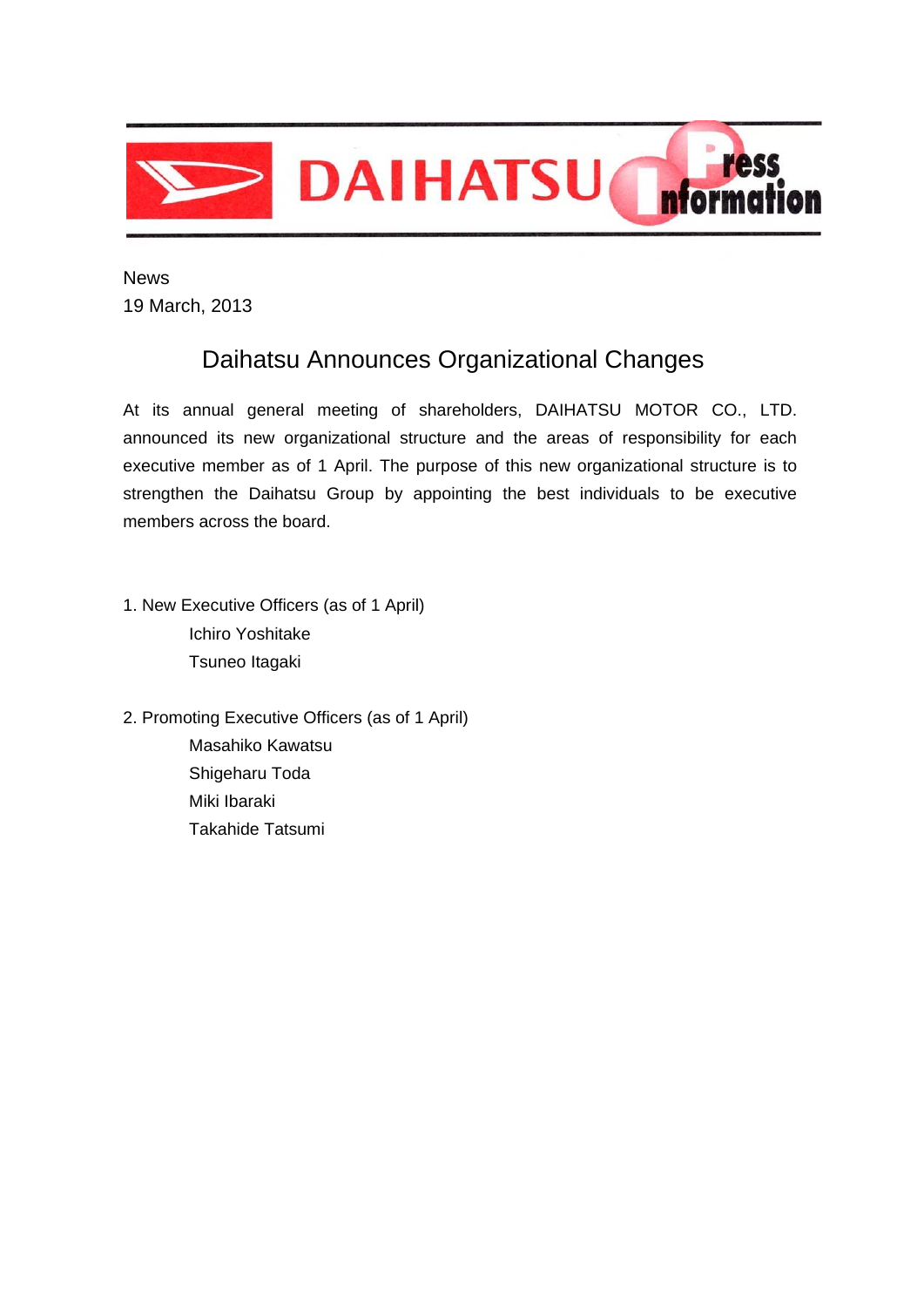## 3. Executives' Titles and Areas of Responsibility (as of 1 April)

## [1] Directors

| Name               | <b>Title</b>                        | Areas of Responsibility                 |
|--------------------|-------------------------------------|-----------------------------------------|
| Masanori Mitsui    | <b>Executive Vice President</b>     | <b>Domestic Business</b>                |
|                    |                                     | <b>Purchasing Group</b>                 |
|                    |                                     | R&D Group                               |
|                    |                                     | <b>Production Group</b>                 |
|                    |                                     | <b>Quality Group</b>                    |
|                    |                                     | Management Group [For Toyota]           |
|                    |                                     | Sales & Marketing Group                 |
|                    |                                     | <b>Environmental Affairs Department</b> |
| Masahiro Takahashi | <b>Director</b>                     | Group CF                                |
|                    | (Senior Managing Executive Officer) | Special Assignment                      |
| Takashi Nomoto     | <b>Director</b>                     | Senior Executive Director,              |
|                    | (Senior Managing Executive Officer) | P.T. Astra Daihatsu Motor               |
|                    |                                     | <b>Overseas Business Group</b>          |
| Kenji Baba         | Director                            | Sales & Marketing Group                 |
|                    | (Senior Managing Executive Officer) | <b>CS Department of Sales</b>           |
|                    |                                     | & Marketing Group                       |
| Tatsuya Kaneko     | <b>Director</b>                     | <b>Overseas Business</b>                |
|                    | Senior Managing Executive Officer)  |                                         |
|                    |                                     |                                         |
| Naoto Kitagawa     | <b>Director</b>                     | <b>TQM Promotion</b>                    |
|                    | (Senior Managing Executive Officer) | (Total Quality Management)              |
|                    |                                     |                                         |
| Sudirman           | <b>Director</b>                     | President, P.T. Astra                   |
| Maman Rusdi        |                                     | Daihatsu Motor                          |
| Hiroshi Okano      | <b>Director</b>                     | <b>Quality Group</b>                    |
|                    | (Senior Managing Executive Officer) |                                         |
| Masahiro Fukutsuka | <b>Director</b>                     | <b>Overseas Business Group</b>          |
|                    | (Senior Managing Executive Officer) | Product Division of                     |
|                    |                                     | <b>Overseas Business Group</b>          |
| Makoto Mizutani    | <b>Director</b>                     | <b>Production Group</b>                 |
|                    | (Senior Managing Executive Officer) | Special Assignment                      |
|                    |                                     |                                         |
| Shinsuke Hori      | <b>Director</b>                     | R&D Group                               |
|                    | (Senior Managing Executive Officer) | <b>Special Assignment</b>               |
|                    |                                     |                                         |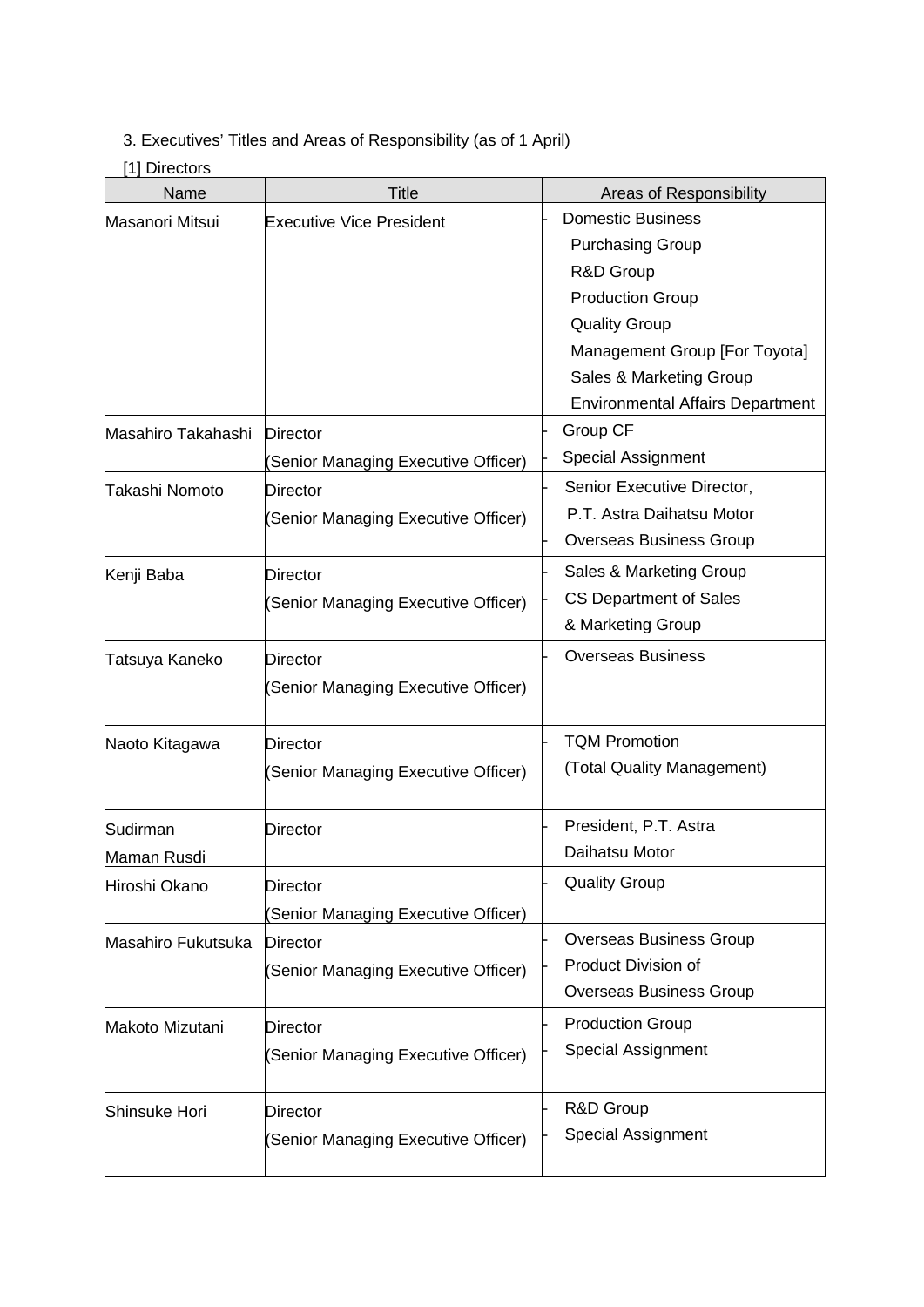| [2] Executive Officers |                                 | *: New appointments                           |
|------------------------|---------------------------------|-----------------------------------------------|
| Name                   | <b>Titles</b>                   | Areas of Responsibility                       |
| Katsuhiro Ikoma        | <b>Senior Executive Officer</b> | <b>Overseas Business Group</b>                |
|                        |                                 | <b>Customer Service Division of</b>           |
|                        |                                 | Overseas Business Group                       |
| Takamasa Kurinami      | Senior Executive Officer        | Perusahaan Otomobil Kedua Sdn. Bhd.           |
| Hitoshi Horii          | Senior Executive Officer        | Sales & Marketing Group                       |
|                        |                                 | <b>Domestic Marketing Division</b>            |
|                        |                                 | <b>Customer Service Parts Division of</b>     |
|                        |                                 | Sales & Marketing Group                       |
| Makoto Irie            | <b>Senior Executive Officer</b> | Group CF                                      |
|                        |                                 | <b>Tokyo Branch Office</b>                    |
| Yasumitsu Morita       | <b>Senior Executive Officer</b> | Perodua Auto Corporation Sdn. Bhd.            |
|                        |                                 | Perodua Manufacturing Sdn. Bhd.               |
|                        |                                 | Perodua Global Manufacturing Sdn. Bhd.        |
| Masahiko Kawatsu*      | Senior Executive Officer        | <b>Styling Division</b>                       |
| Shigeharu Toda*        | <b>Senior Executive Officer</b> | <b>Overseas Business Group</b>                |
|                        |                                 | Project Division of Overseas Business Group   |
| Miki Ibaraki*          | <b>Senior Executive Officer</b> | R&D Group                                     |
|                        |                                 | BR Kurume R&D Center Preparing Group          |
|                        |                                 | Quality Control Center (Unit) of              |
|                        |                                 | R&D Group                                     |
| Takahide Tatsumi*      | Senior Executive Officer        | <b>Purchasing Group</b>                       |
|                        |                                 | Management Group [For Toyota]                 |
|                        |                                 | <b>Overseas Business Group</b>                |
| Ichiro Yoshitake*      | <b>Senior Executive Officer</b> | Sales & Marketing Group                       |
|                        |                                 | Domestic Product Division, Domestic           |
|                        |                                 | Sales Division, Fleet Sales Division of Sales |
|                        |                                 | & Marketing Group                             |
| Tsuneo Itagaki*        | <b>Senior Executive Officer</b> | P.T. Astra Daihatsu Motor                     |
| Hajime Nishimura       | <b>Executive Officer</b>        | P.T. Astra Daihatsu Motor                     |
| Mukoda Shinichi        | <b>Executive Officer</b>        | <b>Production Group</b>                       |
|                        |                                 | R&D Group                                     |
|                        |                                 | Global Production Center, Production          |
|                        |                                 | Control Division, Logistics Division of       |
|                        |                                 | <b>Production Group</b>                       |
|                        |                                 | Head (Ikeda), Kyoto Plant                     |
|                        |                                 | Shiga (Ryuo) Plant                            |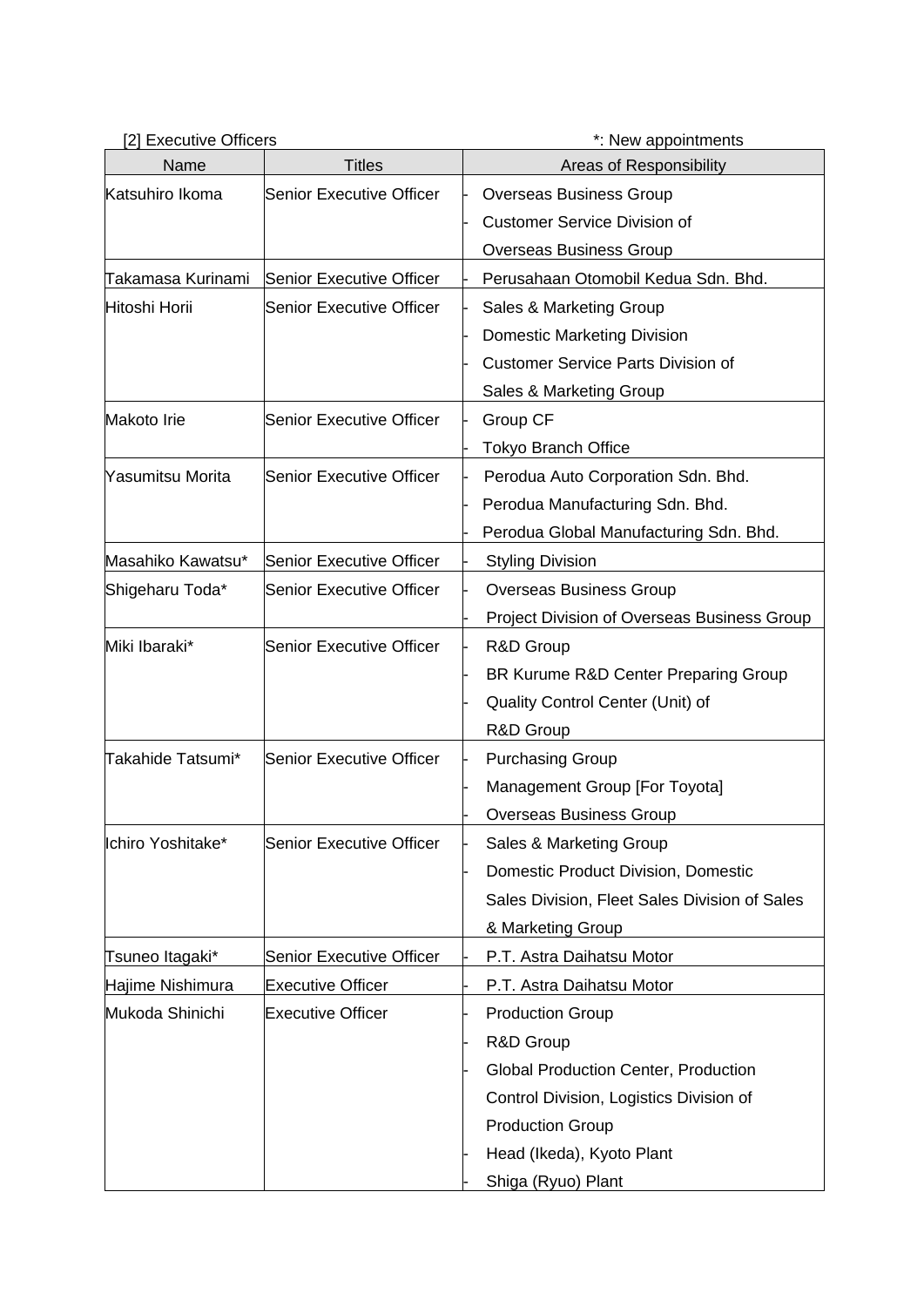|                  |                          | <b>Production Engineering Division</b><br><b>Environmental Affairs Department</b> |
|------------------|--------------------------|-----------------------------------------------------------------------------------|
| Hiromasa Hoshika | <b>Executive Officer</b> | <b>Production Engineering Division</b>                                            |
|                  |                          | BR Kurume R & D Center Preparing Group                                            |
| Toru Ueda        | <b>Executive Officer</b> | <b>Product Planning Division</b>                                                  |
|                  |                          | <b>R&amp;D Management Division</b>                                                |
|                  |                          | <b>Quality Control Center (Vehicles)</b>                                          |
| Takuji Izutani   | <b>Executive Officer</b> | Perodua Global Manufacturing Sdn. Bhd.                                            |

[3] Advisor  $\ddot{\hspace{1cm}}$  [3] Advisor

| Name                       | Titles | Areas of Responsibility                                                                                                                       |
|----------------------------|--------|-----------------------------------------------------------------------------------------------------------------------------------------------|
| Yasunori Nakawaki* Advisor |        | R&D Group<br><b>R&amp;D Division</b><br>President, Asano Gear Co., Ltd. [Until the<br>annual general meeting of Asano Gear's<br>shareholders] |

4. Executives' Titles and Areas of Responsibility (as of the date of the annual general meeting of shareholders)

Candidates for executive member after the 172nd annual general meeting of shareholders

The appointments of directors and corporate auditors will become official following their approval at the 172nd annual general meeting of shareholders. The appointment of directors with titles—chairman, president, and executive vice president—will be formally decided at a meeting of the Board of Directors held after the 172nd annual general meeting of shareholders.

[1] Candidate for chairman

Koichi Ina (Current title: President)

- [2] Candidate for president Masanori Mitsui
- [3] Candidate for executive vice president Tatsuya Kaneko